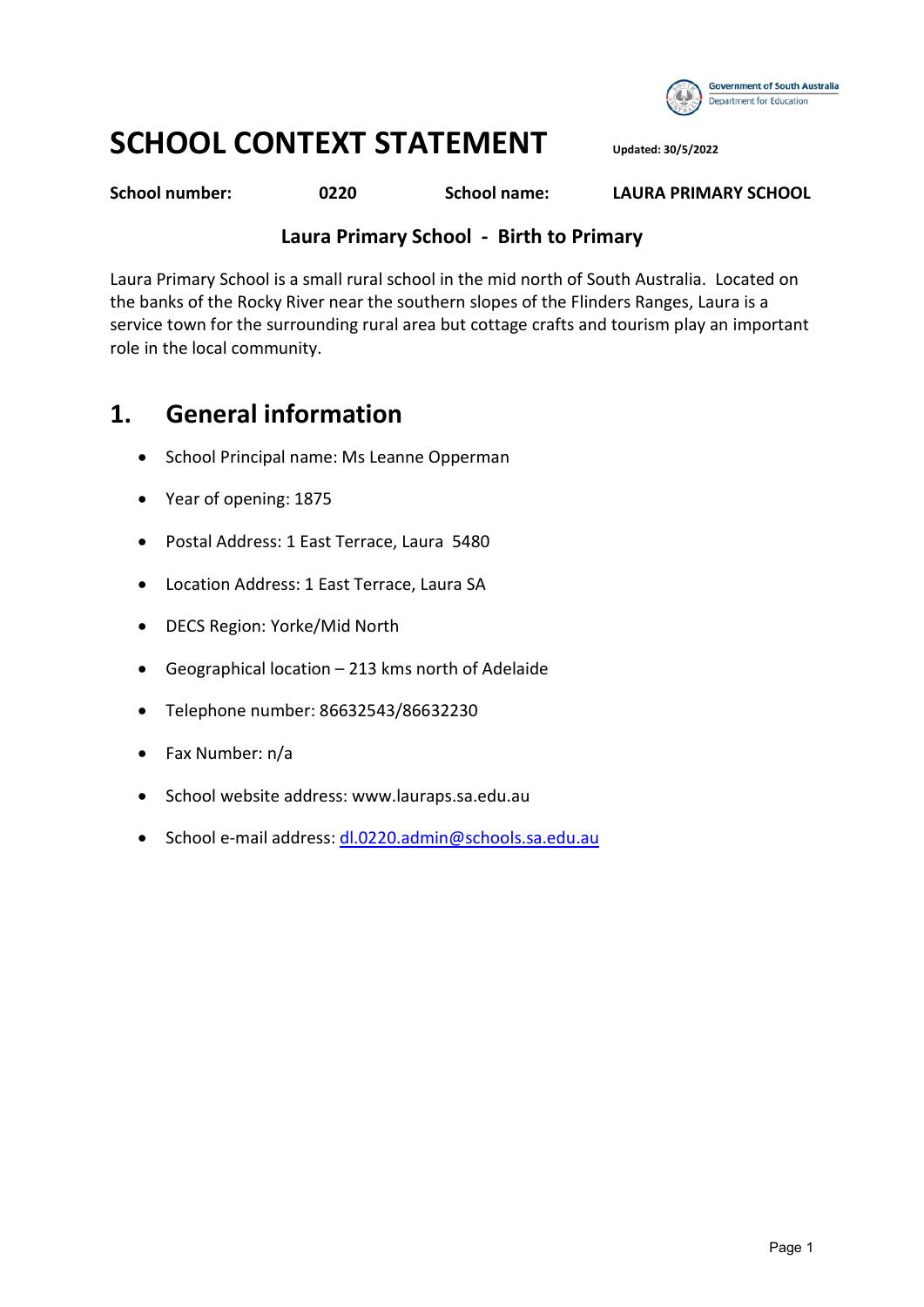|            | 2017           | 2018           | 2019   | 2020           | 2021 | 2022           |
|------------|----------------|----------------|--------|----------------|------|----------------|
| Preschool  | $\mathbf 0$    | 13             | 13     | 15             | 8    | 11             |
| Rec        | 14             | 8              | 12     | 10             | 13   | $\overline{7}$ |
| Year 1     | 10             | 13             | 8      | 11             | 12   | 9              |
| Year 2     | 6              | 12             | 13     | 8              | 12   | 12             |
| Year 3     | 18             | 8              | $10\,$ | 13             | 8    | 12             |
| Year 4     | 5              | 18             | 9      | 10             | 13   | 8              |
| Year 5     | 8              | 10             | 17     | $\overline{7}$ | 12   | 12             |
| Year 6     | 5              | 10             | 8      | 17             | 8    | 8              |
| Year 7     | $\overline{4}$ | $\overline{7}$ | 9      | $\overline{7}$ | 14   |                |
| <b>FTE</b> | 70             | 86             | 86     | 98             | 100  | 78             |
| Males      | 38             | 49             | 45     | 48             | 52   | 44             |
| Females    | 32             | 50             | 41     | 50             | 48   | 34             |

#### February FTE student enrolment:

• Student enrolment trends: Enrolments are steady with consistent numbers in the Preschool set to maintain numbers over the next two to three years.

The shift of Year 7 students to high school has impacted numbers in 2022.

• Staffing numbers:

The school has funded 7.2 FTE teacher time, maintaining 4 classes to support a high turnover of staff this year and a specialist Intervention Teacher. The school utilises 74.5 permanent SSO hours/week with an additional 23 hrs /week for classroom and individual student support, including a Playgroup SSO and Preschool SSO.

- Public transport access: Stateliner bus daily from Crystal Brook, (22 kms away) to Adelaide
- Special site arrangements: 2 school buses transport students from nearby farming areas.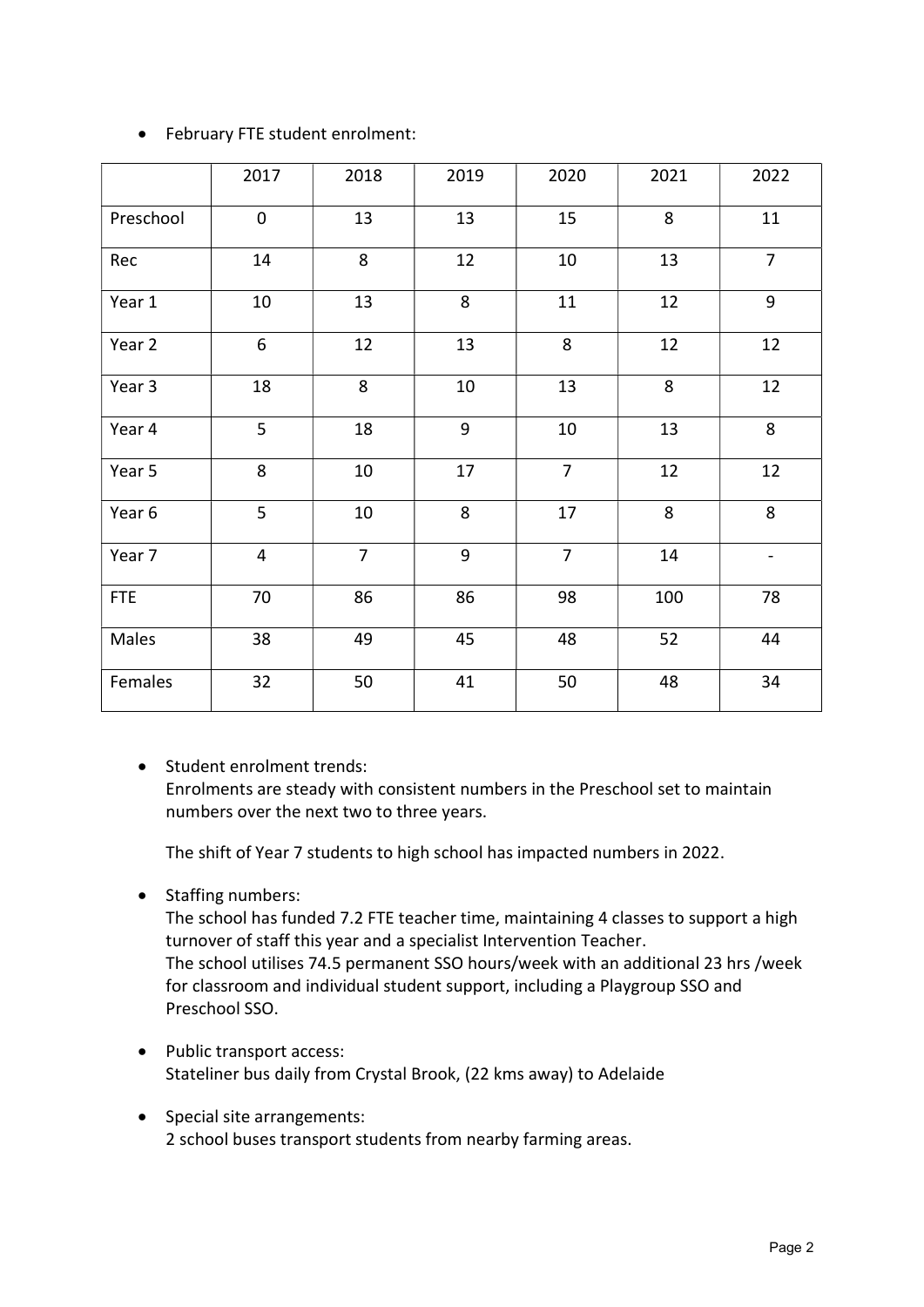## 2. Students (and their welfare)

- General characteristics: Currently 23% School Card Students are well adjusted typical country students who come from a variety of backgrounds.
- Student well-being programs: Christian Pastoral Support Worker appointed in 2007. Helen Wurst works 8 hours per week in this role. Growing with Gratitude implemented in 2022, in partnership with local primary and high school.
- Student Management:

The school has a Student Code of Conduct to which all students adhere. Serious behaviour incidents are rare.

School Captains and Vice Captains appointed annually through a merit selection process. Class SRC reps are elected by class members. Each SRC rep's term is for a semester Class meetings are held weekly. SRC meetings held fortnightly.

- Special programmes: MacLit and MiniLit literacy intervention to support literacy improvement. Quicksmart in upper primary.
- Band Instrumental Music All Year 5-6 students
- Students participate in the local Folk Fair in April sing Advance Australia Fair and are part of the parade.
- Student's particpate in the Remberance Day event with the local community.
- Students visit the hospital aged care residents and Senior Citizens during the year.
- School Concert at the end of each year
- School Magazine produced each year

#### 3. Key School Policies

- Successful OHS&W Audit (2007)
- Behaviour Code and Grievance Procedures (2017, updated annually)
- Site Improvement Plan 2022 ( see separate document for details)
- Preschool QIP 2022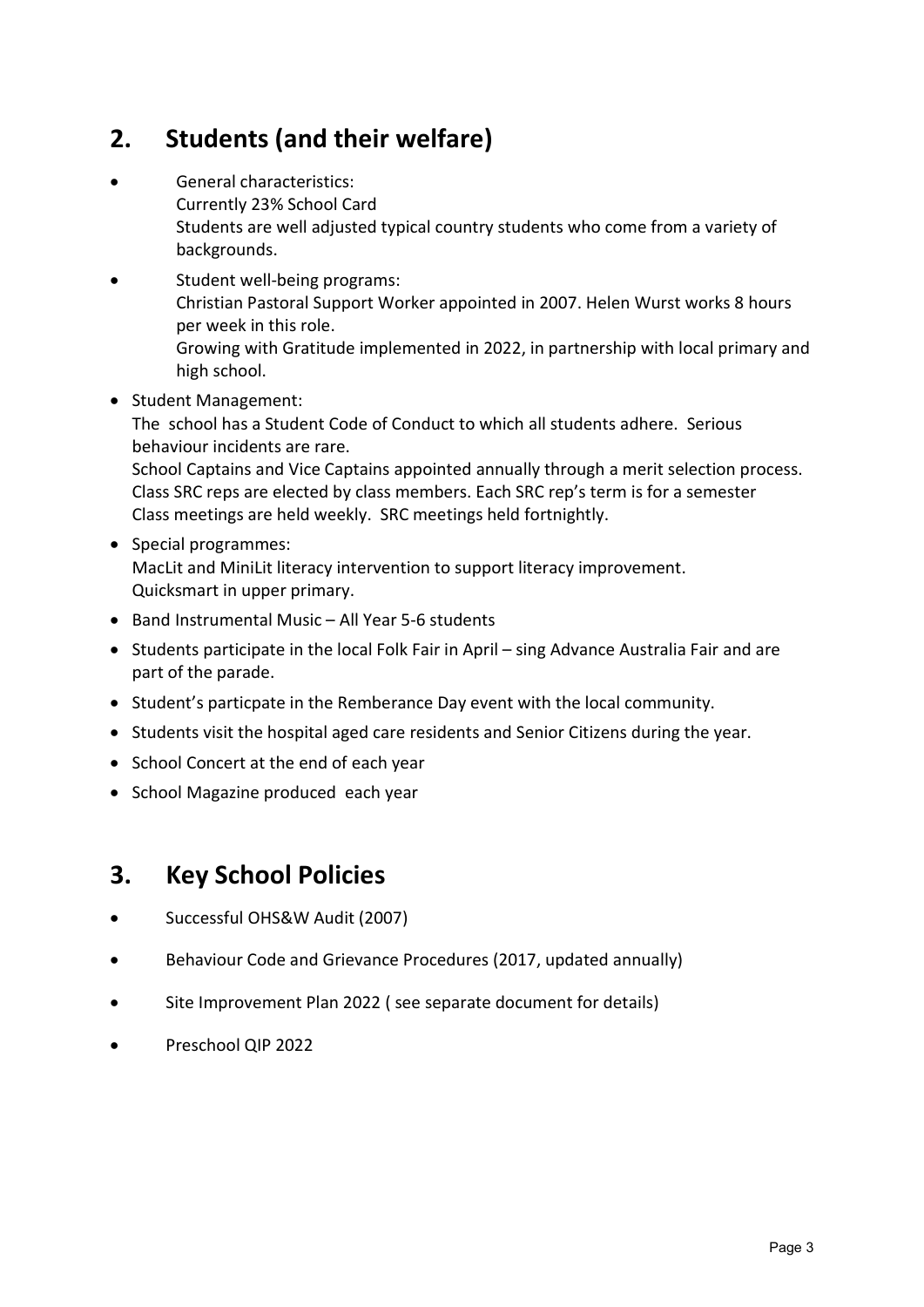#### 4. Curriculum

- Subject offerings: 8 areas of learning including LOTE ( Italian)
- Back to Front Maths implemented in all classes, in partnership with local schools. Involves site visits, staff training in class and one on one with facilitator.
- Special needs: groups of students, identified annually for extra support. This is provided through the purchase of additional teaching staff and SSO support.
- Camps and Excursions are held as required and organised.
- Small classes with teacher and SSO support (R-6)
- Computers, Laptops, iPads and Interactive Whiteboards in all classrooms, and they are an intregal part of classroom practice.
- Specialist IT Room
- An abundance of Teaching Resources and concrete materials
- Student assessment procedures and reporting:

NAPLAN Tests

PAT testing Internal testing regime University of NSW Competitions available to all Yr. 3 students and above Parent /Teacher Interviews (Term 2 and 4) Written Reports (Terms 2 and 4) supported by evidence in student profile books Student profile books used throughout the year Monthly assembly Informal interviews available on request from parents/Teachers

Joint programmes

Cross-age tutoring

Whole school activities (eg Science Week, Book Week, Harmony Day etc.) Whole school/individual class activities with other schools in the Upper Mid North Partnership (eg JP Activities Day, Mastermind)

- Visiting performances for local schools, held with partnership schools.
- Café Laura is offered in terms 2 & 3 each year by our PCW, Helen Wurst. This provides all students with the opportunity to plan, cook and serve afternoon tea to their extended family members on a roster sytem.

#### 5. Sporting Activities

- Interschool Sports Day
- **•** Intraschool Sports Day
- SAPSASA (North Eastern District)
- A variety of sports is available across the District for both students and adults.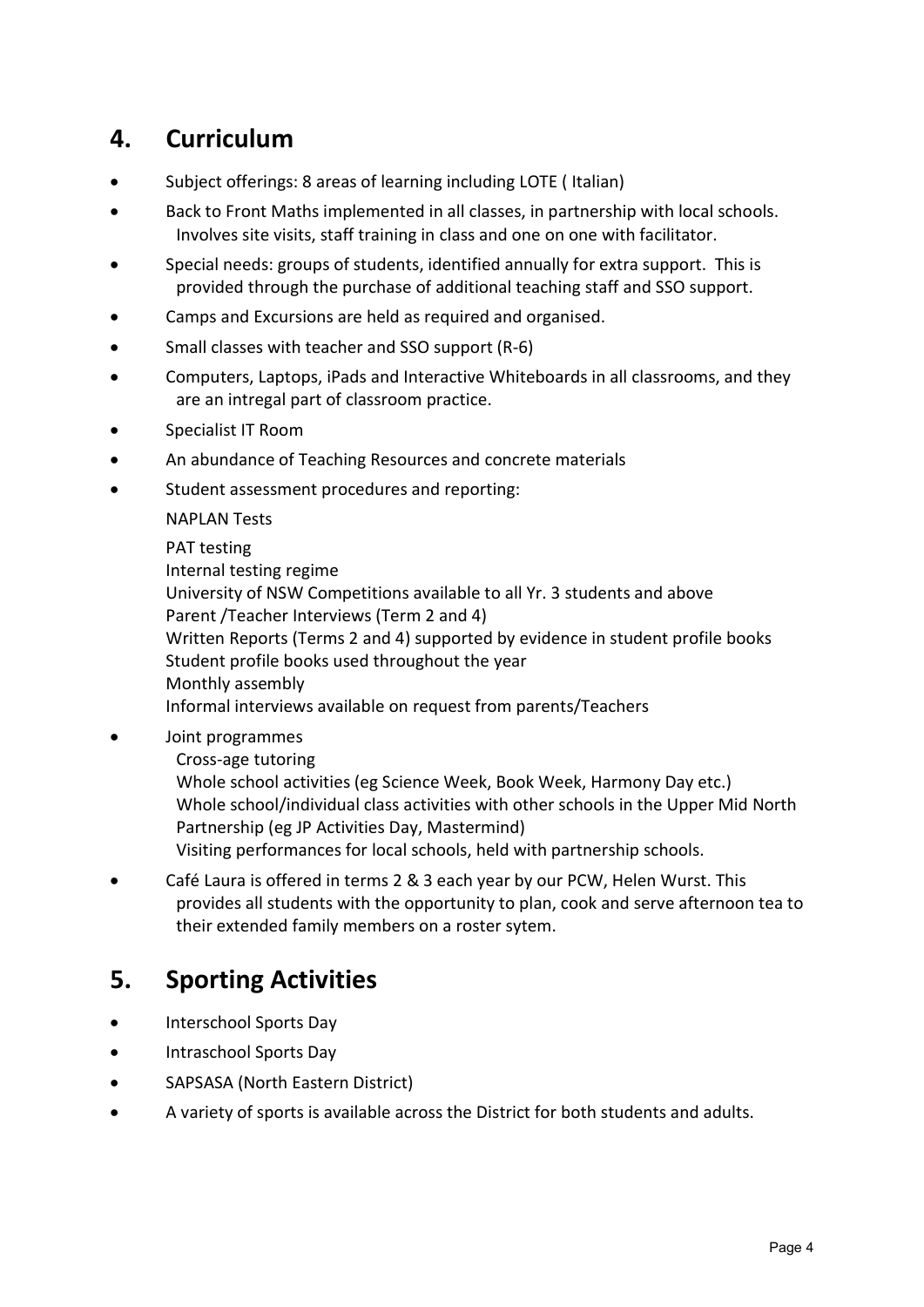# 6. Staff (and their welfare)

Staff profile

Staffing is stable with all staff living in the wider local district.

- Leadership structure
	- Principal
- Performance Management

All staff participates in Performance and Development processes including the establishment of a Personal Development Plan.

- Staff have a strong commitment to hosting Student Teachers and Work Experience students.
- All staff are actively encouraged and supported to engage in Training and Development activities in line with the priorities in the School Improvement Plan and their PDP.
- Access to Special Staff The school has access to Specialist Staff in the areas of Psychology, Special Education, Hearing Impaired and Speech. The school has links to CAMHS, Family SA and the Southern Flinders Health Service.

### 7. School Facilities

The school comprises:

: Main Stone Building housing Administration, Computer Room, well-equipped Staff Room, Kitchen and Library.

- : Three transportable buildings (all air conditioned)
- : Multi-Purpose Building with kitchen facilities
- : Main hardplay area (synthetic turf)
- : Large oval and two other grassed areas
- : Wide variety of play equipment
- : Outdoor Gym Equipment
- : Beach Volleyball court
- : Disabled toilet and shower facilities
- : Abundance of shaded areas
- : Well equipped computer room.
- Class Garden Plots

### 8. School Operations

- Decision making structures:
	- : Student Class meetings
	- : SRC Meetings
	- : Staff Meetings
	- : Governing Council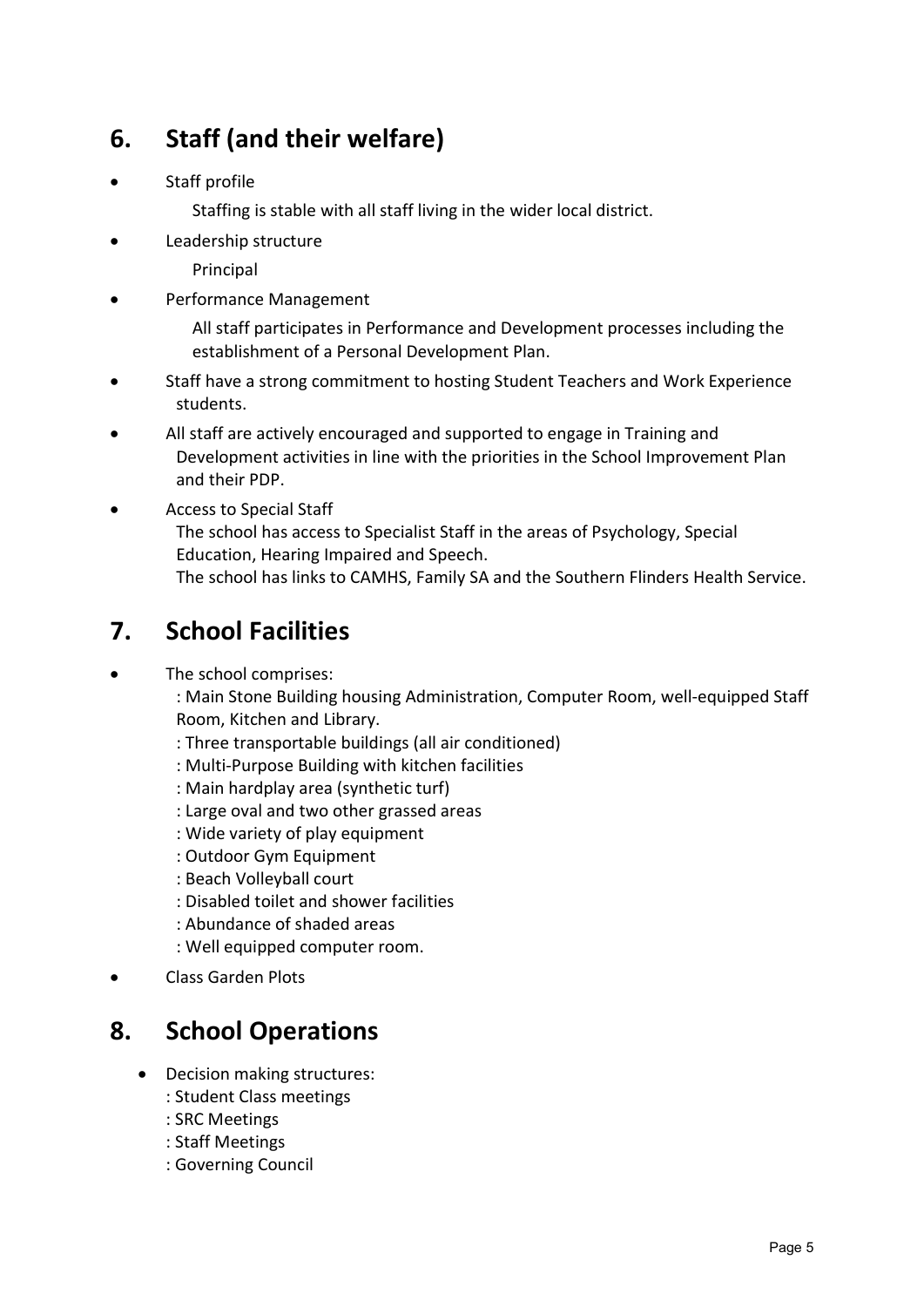- Regular publications
	- : Newsletter published fortnightly with community access.
	- : School handbook available
	- : Magazine (prepared annually)
	- : Term overviews (provided by all class teachers).
- Other communication
	- : Class newsletters (produced by individual teachers)
	- : Student Diaries (daily communication)
	- : End of year presentation/Concert night
	- : Assemblies each month
	- : Skoolbag, SeeSaw, Whispir used to communicate with parents.
- **•** School financial position
	- : The school is in a sound financial position.
- Governing Council
	- : meets three times a term
- Sub-committees of Finance, Grounds, Education, Fundraising
	- : meet at least once a term.
	- : Very active and supportive of school

## 11. Local Community

- Parent and community involvement
	- : Strong and active support is given. All sections of the community are represented in school affairs including Senior Citizens, RSL, local sporting bodies. : Good numbers of parents attend monthly assemblies
	- :Laura Folk Fair is a major event on the local calendar attracting up to 10,000 visitors annually. The Governing Council runs the BBQ over the weekend which is the school's major fundraiser.
- Feeder schools

: The Pre-school is situated adjacent to the school. School facilities are shared and a strong transition programme is in place. The school's PCW worker regularly visits the pre-school's sessions as part of the programme..

: Laura is a feeder school to Gladstone High School 10 kms away. 2 school buses travel through Laura daily to the High School. GHS also has a Trade Training Centre as well as running agriculture and viticulture programmes. : A TAFE facility is located at Port Pirie 44 kms away.

- Commercial/industrial and shopping facilities
	- : Golden North Ice-cream is the main employer in Laura

: Most shopping facilities are available and Laura is centrally located to larger shopping precincts.